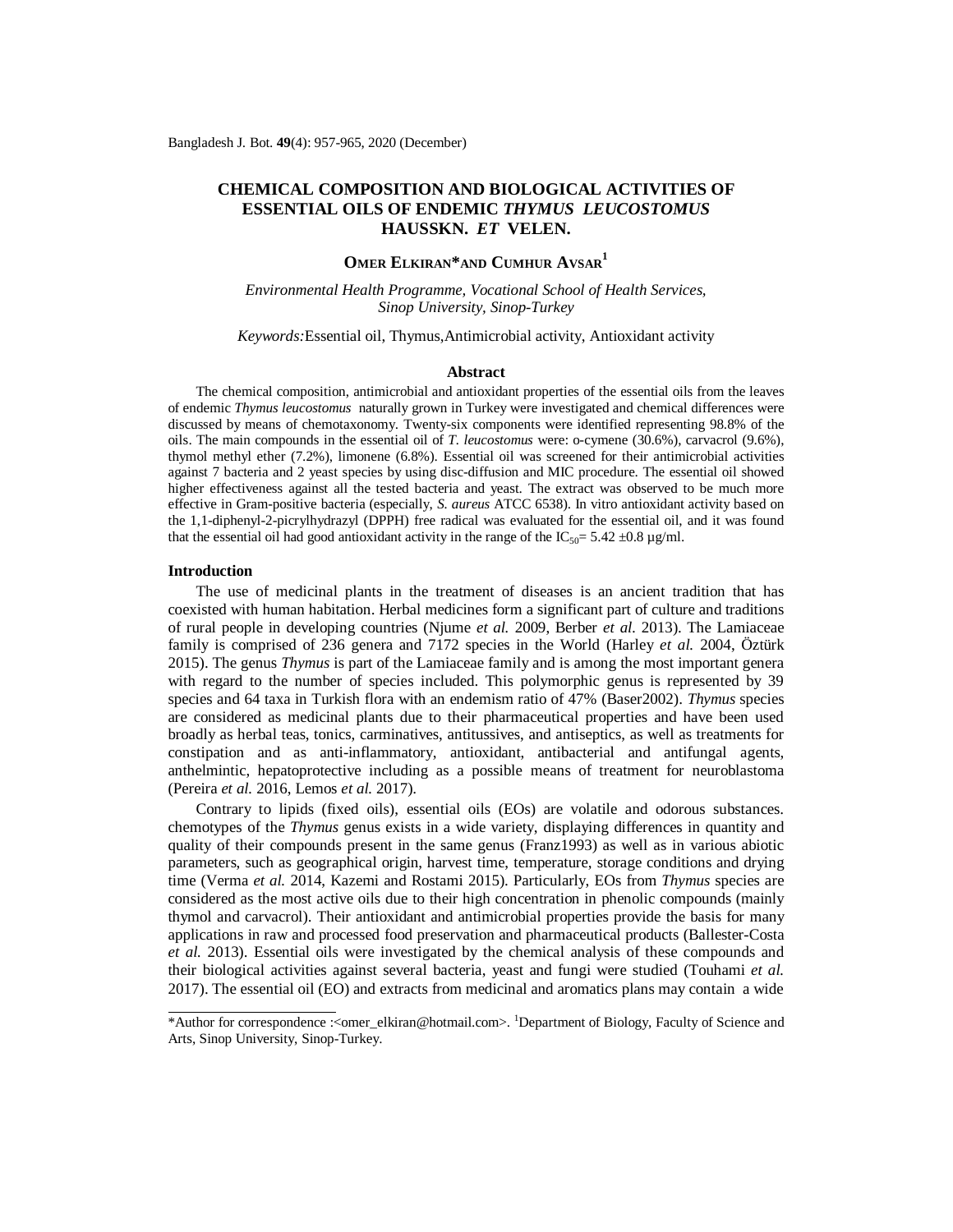variety of free radical scavenging molecules, such as phenolic compounds, nitrogen compounds, vitamins, terpenoids, and some other endogenous metabolites, which are rich in antioxidant activity (Elkiran *et al*. 2018, Pirbalouti *et al*. 2013).

Essential oil compositions of *T. leucostomus* var. *leucostomus* was previously reported (Tümen *et al.* 1997). The present study presents the results of antibacterial, antifungal and antioxidant activities of essential oils of *T. leucostomus* for the first time from Turkey.

## **Materials and Methods**

*Thymus leucostomus* specimens were collected in August, 2016 from Boyabat (Sinop) of Turkey, at an altitude of 400 m. (41°28'07.8"N 34°45'24.4"E), by O. Elkiran at during flowering time. Plant materials were identified by taxonomist O. Elkiran with volume 7 of Flora of Turkey and East Aegean Islands (Davis1982). They were studied at Sinop University, Scientific and Technological Research Application and Research Center and Çankırı Karatekin University, Faculty of Science, Department of Chemistry, Turkey.

Air-dried aerial parts of the plant materials (100g) were subjected to hydro distillation using a Clevenger-type apparatus for 3 hrs to yield essential oil.

The essential oil was analyzed using HP 6890 GC equipped with a FID detector and an HP-5 MS column (30m×0.25mm i.d., film thickness 0.25 µm) and the capillary column were used. The column and analysis conditions were the same as in GC-MS. The percentage composition of the essential oils was computed from GC-FID peak areas without correction factors.

The oil samples were analyzed by GC-MS, using a Hewlett Packard system. HP-Agilent 5973N GC-MS system with 6890 GC is in Çankırı Karatekin University. HP-5 MS column  $(30 \text{m} \times 0.25 \text{mm})$ . film thickness 0.25 µm) was used with helium as the carrier gas. Injector temperature was 250<sup>o</sup>C, split flow was 1ml/min. The GC oven temperature was kept at  $70^{\circ}$ Cfor 2 min and programmed to 150<sup>o</sup>C at a rate of 10<sup>o</sup>C/min and then kept constant at 150<sup>o</sup>C for 15 min to 240<sup>o</sup>C at a rate of 5<sup>o</sup>C/min. Alkanes were used as reference points in the calculation of relative retention indices (RRI). MS were taken at 70 EV and at a mass range of 35 - 425. Component identification was carried out using spectrometries electronic libraries (WILEY, NIST) (Elkiran and Avsar 2020). The identified constituents of the essential oils are listed in Table 1. The chromatograms were obtained and they are shown in Fig. 1.

The methods used in antimicrobial and antioxidant tests were described in our previous study (Elkiran and Avsar 2020). The methods are briefly as follows; The test organisms, five Grampositive bacteria *Bacillus cereus* 7064, *Enterococcus faecalis* ATCC 51299, *Staphylococcus aureus* ATCC 6538, vancomycin resistant *Enterococcus* (VRE), methicillin resistant *Staphylococcus aureus* (MRSA), 2 Gram-negative bacteria *Escherichia coli* ATCC 11293, *Pseudomonas aeruginosa* ATCC27853 and 2 yeast species *Candida krusei* ATCC 6258and *Candida parapsilosis* ATCC22019 were collected as pure cultures from the Molecular Biology and Microbiology Laboratory, Department of Biology, Faculty of Arts and Science, Sinop University, Turkey.

The antibacterial and antifungal activity of the essential oil of *Thymus leucostomus* was evaluated by using disc diffusion method (Bauer *et al.* 1966). All the microorganisms were maintained at -80°C in Muller Hinton Agar (MHA) for bacteria and Sabouraud Dextrose Agar (SDA) for fungus (Difco) containing 15% (v/v) glycerol. Before testing, the microorganisms were transferred to Muller Hinton Broth (MHB) for bacteria and Sabouraud Dextrose Broth (SDB) for fungus (Difco) and cultured overnight at  $37^{\circ}C$  ( $28^{\circ}C$  for fungus). Then, the turbidity was adjusted equivalent to 0.5 McFarland standards  $(1.5\times10^8$ cfu/ml). Then, 100 µl of microorganisms were spread over the surface of an agar plate. The filter paper discs (6 mm) were loaded with 50 µl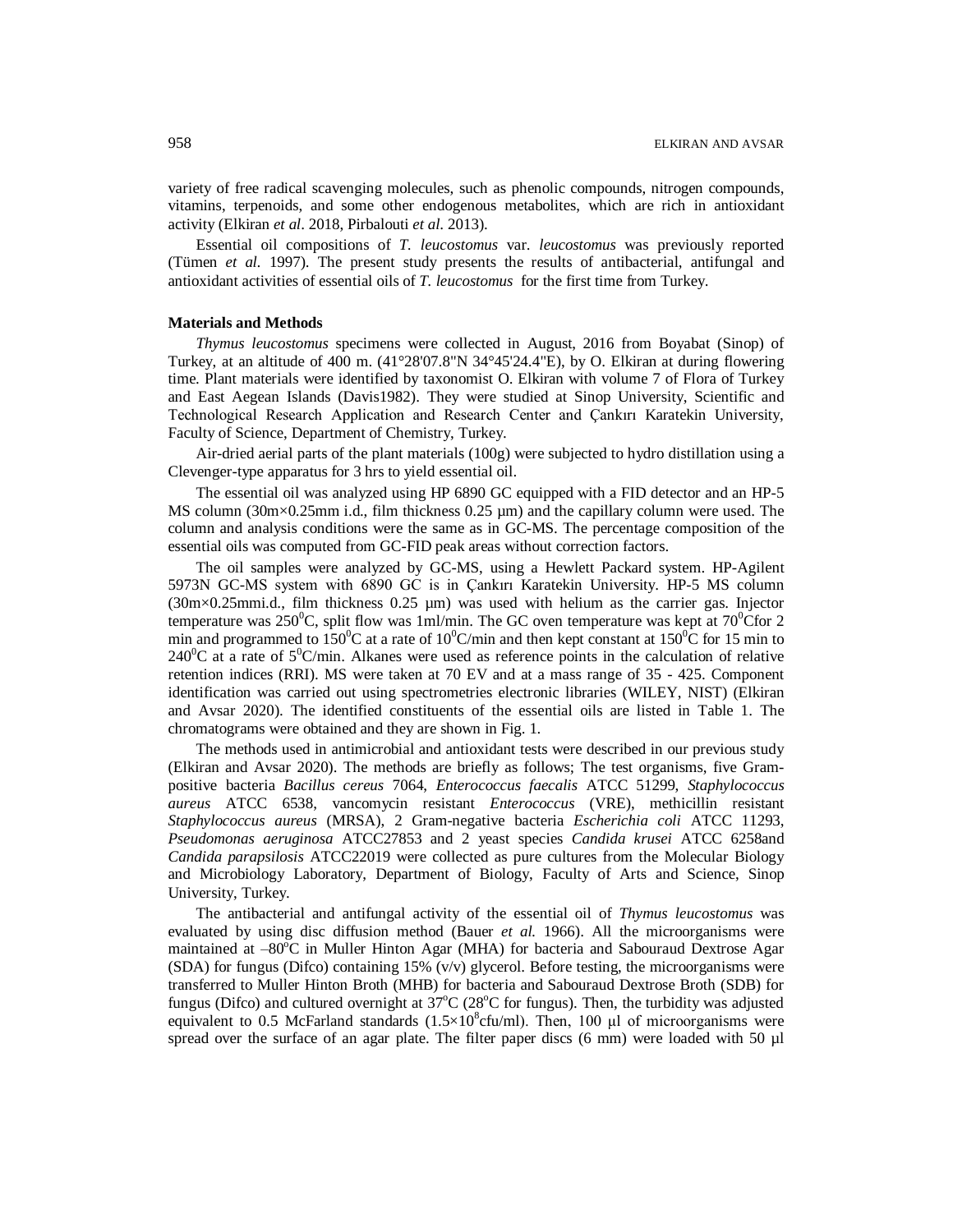essential oil and were allowed to dry completely. Next, it was placed on the surface of the freshly inoculated medium. The media were incubated for 24 hrs at  $37^{\circ}C$  (28 $^{\circ}C$  for fungus). The antimicrobial activity was evaluated by measuring the diameter of inhibition zone(Elkiran and Avsar 2020).

The Minimum Inhibitory Concentration (MIC) was determined by the serial tube dilution method. Essential oil of sample (100 µl) used as initial stock solution. The stock solutions were stirred into 0.9 ml of MHB and SDB in glass tubes in order to adjust to the concentrations of 100- 0.7 µl. All tubes were inoculated with 100 μl standardized inoculums of each organism and incubated for 24 hrs at 37°C and 48-72 hrs at  $28 \pm 1$ °C. The MIC of the essential oil was taken as the lowest concentration that showed no growth.

The antioxidant potential of the essential oil on the stable radical 1,1-diphenyl-2 picrylhydrazyl (DPPH) was determined by Blois(1958), Kumar (2011) method. The essential oil at different concentrations such as 1000, 500, 250, 125 and 62.5 µg/ml was obtained using serial dilution technique in ethanol. 1 ml of an ethanol solution of the essential oil of each concentration was mixed with 4 ml of a DPPH-ethanol solution (0.1 mM). These samples were shaken well and kept in dark for 30 min at room temperature. The absorbance was measured at 517 nm. The scavenging activity on the DPPH radical was calculated by using the following equation:

### % inhibition =  $[(A_B - A_S) / A_B] \times 100$

All experiments were carried out in triplicates and values are expressed as means with standard deviations (±Sd). Graphics were drawn using MS Office Excel 2013.

### **Results and Discussion**

The chemical compositions of volatile metabolites of *Thymus leucostomus* were collected in this study during the flowering period at the Sinop province of Turkey. Essential oils of dried leaves of *T. leucostomus* were analyzed in terms of their chemical composition via GC and GC-MS. The results of the analysis of essential oils of *T. leucostomus* are presented in Table 1 and in Fig. 1. A total of 26 compounds were identified, representing 98.8% of the total oils (Fig. 1). The primary compounds detected in essential oils were O-cymene (30.62%), carvacrol (9.66%), thymol methyl ether (7.22%) and limonene (6.88%). O-cymene is the first major constituent of the *Thymus* essential oils that has been reported for the first time in this article. It can also be indicated that o-cymene is the new chemotype for *Thymus leucostomus.*

The compounds in the essential oil of *T. leucostomus* may be grouped in four main classes: monoterpene hydrocarbons (58.4%), oxygenated monoterpenes (31%), oxygenated sesquiterpenes (5.3%) and sesquiterpenes hydrocarbons (4.1%) as shown in Table 1.

Tümen *et al*. (1997) reported carvacrol (21.59%) and α-terpinyl acetate (23.80%) as the main compounds of essential oils of *leucostomus* var. *leucostomus* from different regions of Turkey, whereas Lemos *et al.*(2017) reported o-cymene (20.3%) as the primary compound as was the case in the present study. Chemotypes of different *Thymus s*pecies from different regions around the world have been reported. Constituents of the essential oils are influenced by several factors such as genetics, crop area, and parts of the plant, temperature, humidity, and geographical location which make it possible to notice differences in the thyme essential oils from distinct regions around the world (Lemos *et al.* 2017).

Petrovic *et al.* (2016) reported geraniol as the major constituent in Serebria thyme (34.4%), while Carrasco *et al.* (2016) observed that thyme collected in Spain has 1,8-cineole as a major compound. Khadir *et al*. (2016) reported linalool as the main compound in Algeria and Tunis thyme, whereas researches on Iran thyme indicated thymol to be predominant which was in accordance with the results of the present study (Tohidi *et al.* 2017).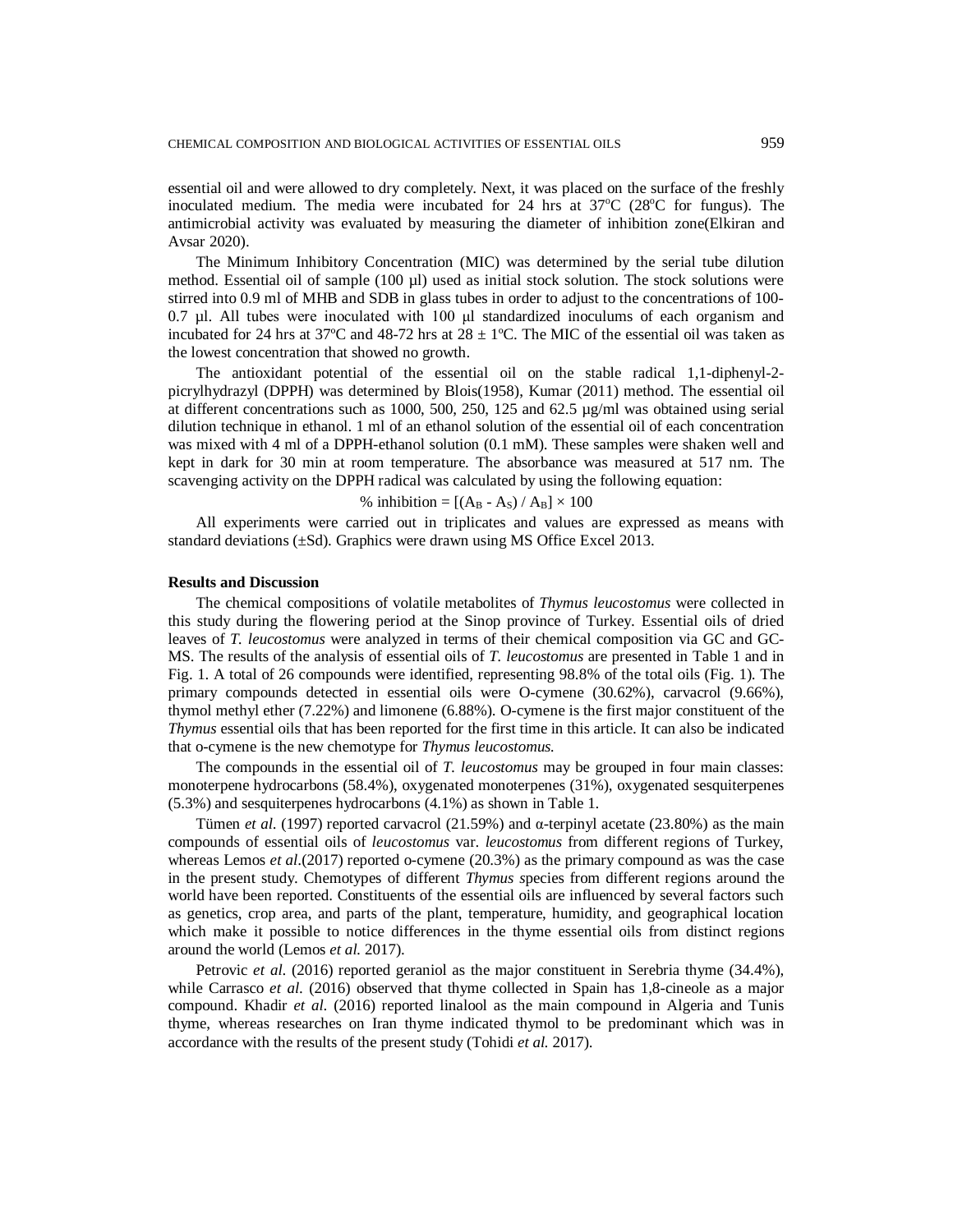Moreover, six chemotypes growing in Lithuania were identified for *T. pulegioides*; the chemotypes consist of linalool, geraniol/geranial/neral, thymol, carvacrol/c-terpinene/p-cymene, thymol/carvacrol/p-cymene/c-terpinene, and a-terpenyl acetate (Loziene and Venskutonis 2005). Mancini *et al*. collected *T. vulgaris* from five different areas of the Campania region in southern Italy (Mancini *et al.* 2015). Thymol (46.2 - 67.5%), carvacrol (5.7 - 7.3%) and caryophyllene oxide (1.7 - .3%) were the most abundant compounds in all oils.

| No.            | Compounds                   | <b>RT</b> | <b>RRI</b> | Percent |
|----------------|-----------------------------|-----------|------------|---------|
| $\mathbf{1}$   | $\alpha$ -phellandrene      | 11.52     | 899        | 0.7     |
| 2              | $\alpha$ -pinene            | 11.80     | 909        | 3.2     |
| 3              | Camphene                    | 12.31     | 926        | 3.0     |
| $\overline{4}$ | $\beta$ -pinene             | 13.38     | 961        | 1.0     |
| 5              | Terpinolene                 | 14.39     | 991        | 0.4     |
| 6              | o-cymene                    | 14.66     | 998        | 30.6    |
| 7              | Limonene                    | 14.80     | 1003       | 6.8     |
| 8              | Sabinene hydrate            | 14.91     | 1006       | 5.4     |
| 9              | $\alpha$ -terpinene         | 15.28     | 1018       | 2.5     |
| 10             | $\gamma$ -terpinene         | 15.78     | 1033       | 4.8     |
| 11             | Camphor                     | 18.96     | 1124       | 0.7     |
| 12             | <b>Borneol</b>              | 19.66     | 1145       | 8.3     |
| 13             | 4-terpineol                 | 20.00     | 1155       | 0.5     |
| 14             | p-cymen-8-ol                | 20.22     | 1161       | 0.2     |
| 15             | $\alpha$ -terpineol         | 20.43     | 1167       | 0.3     |
| 16             | Dihydrocarvone              | 20.96     | 1181       | 1.6     |
| 17             | Thymol methyl ether         | 22.09     | 1214       | 7.2     |
| 18             | Thymol                      | 23.65     | 1261       | 0.6     |
| 19             | Carvacrol                   | 24.00     | 1270       | 9.6     |
| 20             | β-bourbonene                | 27.08     | 1364       | 1.0     |
| 21             | Caryophyllene               | 28.22     | 1398       | 2.0     |
| 22             | $\beta$ -copaene            | 30.09     | 1459       | 1.0     |
| 23             | β-bisabolene                | 30.63     | 1476       | 2.1     |
| 24             | Spathulenol                 | 33.01     | 1556       | 1.5     |
| 25             | Caryophyllene oxide         | 33.24     | 1563       | 3.6     |
| 26             | $\gamma$ -himachalene       | 34.68     | 1613       | 0.2     |
|                | Monoterpene hydrocarbons    |           | 58.4       |         |
|                | Oxygenated monoterpenes     |           | 31         |         |
|                | Oxygenated sesquiterpenes   |           | 5.3        |         |
|                | Sesquiterpenes hydrocarbons |           | 4.1        |         |
|                | Total                       |           |            | 98.8    |

**Table 1. Chemical composition of essential oil of** *T. leucostomus.*

RT: Retention time, RRI: Relative retention indices.

The antimicrobial activities of essential oils detected against seven bacteria and two yeasts using disc-diffusion and MIC procedures are presented in Tables 2-3.All essential oils inhibited the growth of tested bacteria and yeast according to the results of the disc-diffusion method. The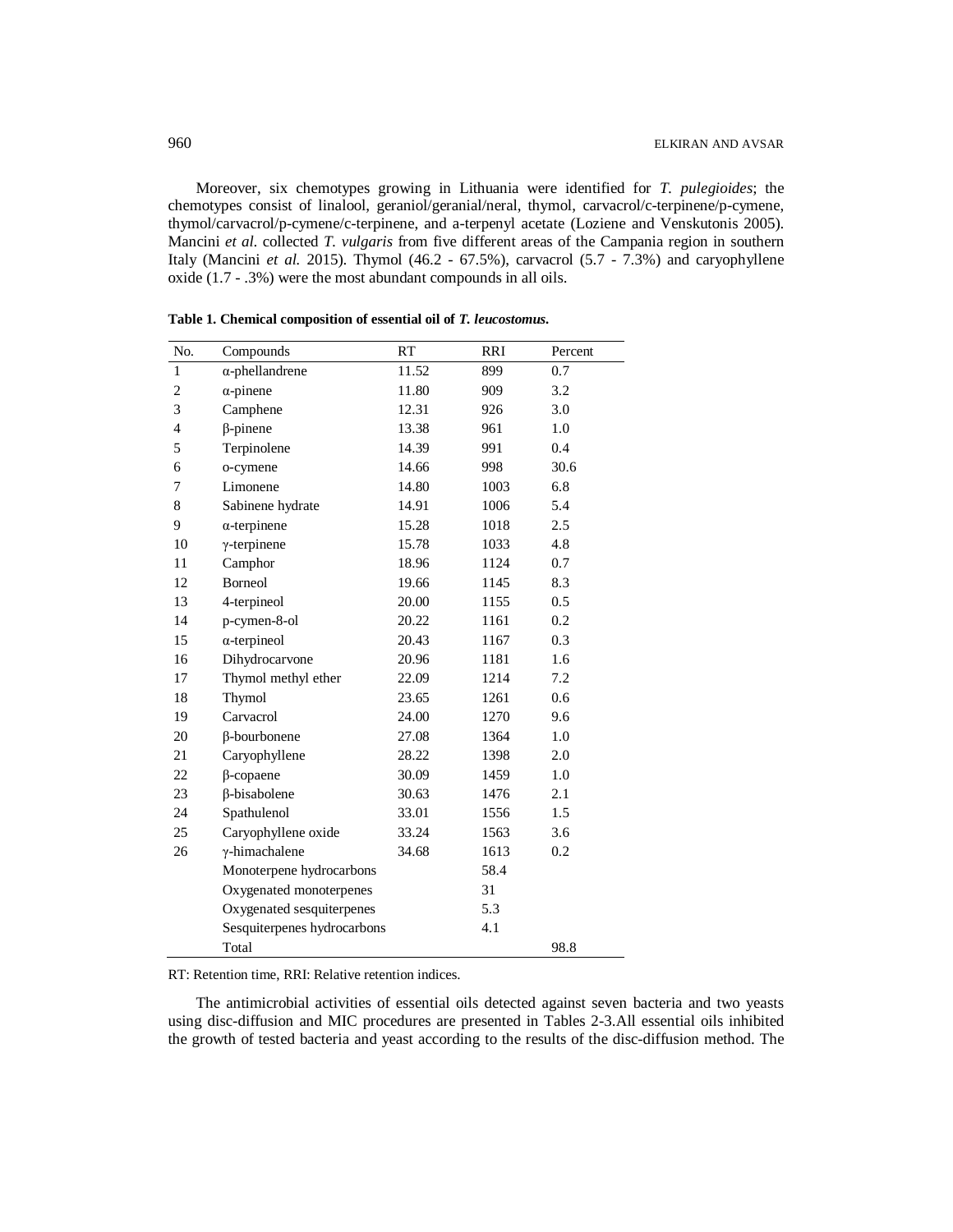essential oils in the present study especially showed higher activity against *S. aureus* ATCC 6538  $(21\pm1.2 \text{ mm})$ . The present data also show that essential oils possess a strong antibacterial activity in comparison with some antibiotics as standard (Table 2).



Fig. 1. GC chromatogram of essentials oil of *T. leucostomus.*

In addition, the present results demonstrated a good correlation between the disc-diffusion and the MIC test. The MIC values of essential oils against *S. aureus*, MRSA, *B. cereus*, *P. aeruginosa* and *E. coli* were found to be in the range of 100 - 50 µl. In addition, the MIC values of essential oils against the yeasts used in the test varied above a value of>100 µl (Table 3).

These results are in agreement with previous reports indicating that *Thymus* species essential oil have an antimicrobial effect. For example, Ozcan *et al*. 2008 and Vural *et al.* 2008 reported that the essential oils of *Thymus sipyleus* Boiss subsp. *rosulans* and *Thymus argaeus* exhibit antibacterial and antifungal activity against some Gram  $(+)$  and Gram  $(-)$  bacteria and *Candida albicans*, respectively. Faleiro *et al*. (2003) determined that the *Thymus* species essential oil put forth an antibacterial and antifungal effect against *S. aureus*, *E. coli*, *Listeria monocytogenes*, *Proteus mirabilis*, *Salmonella* spp. and *Candida albicans*. Boruga *et al*. (2014)demonstrated that the *Thymus vulgaris* essential oil has strong antimicrobial properties. Karaman *et al*. (2001) put forth that the *Thymus revolutus* essential oil exhibits a significant antibacterial and antifungal activity.

The IC<sub>50</sub> values of the essential oils are presented in Fig. 2. The IC<sub>50</sub> values of essential oils were calculated as  $5.42 \pm 0.8$  µg/ml and that for the control (ascorbic acid) was determined to be  $3.84 \pm 0.4$  µg/ml. These results are in agreement with previous reports by Youdim *et al.* (2002), indicating that *Thymus zygis* oil possesses useful antioxidant properties which may be utilized in the food industry and as a dietary supplement. Amiri found that essential oils and methanol extracts of three *Thymus* species showed similar or nearly similar antioxidant activities in comparison with standard BHT (Amiri 2012).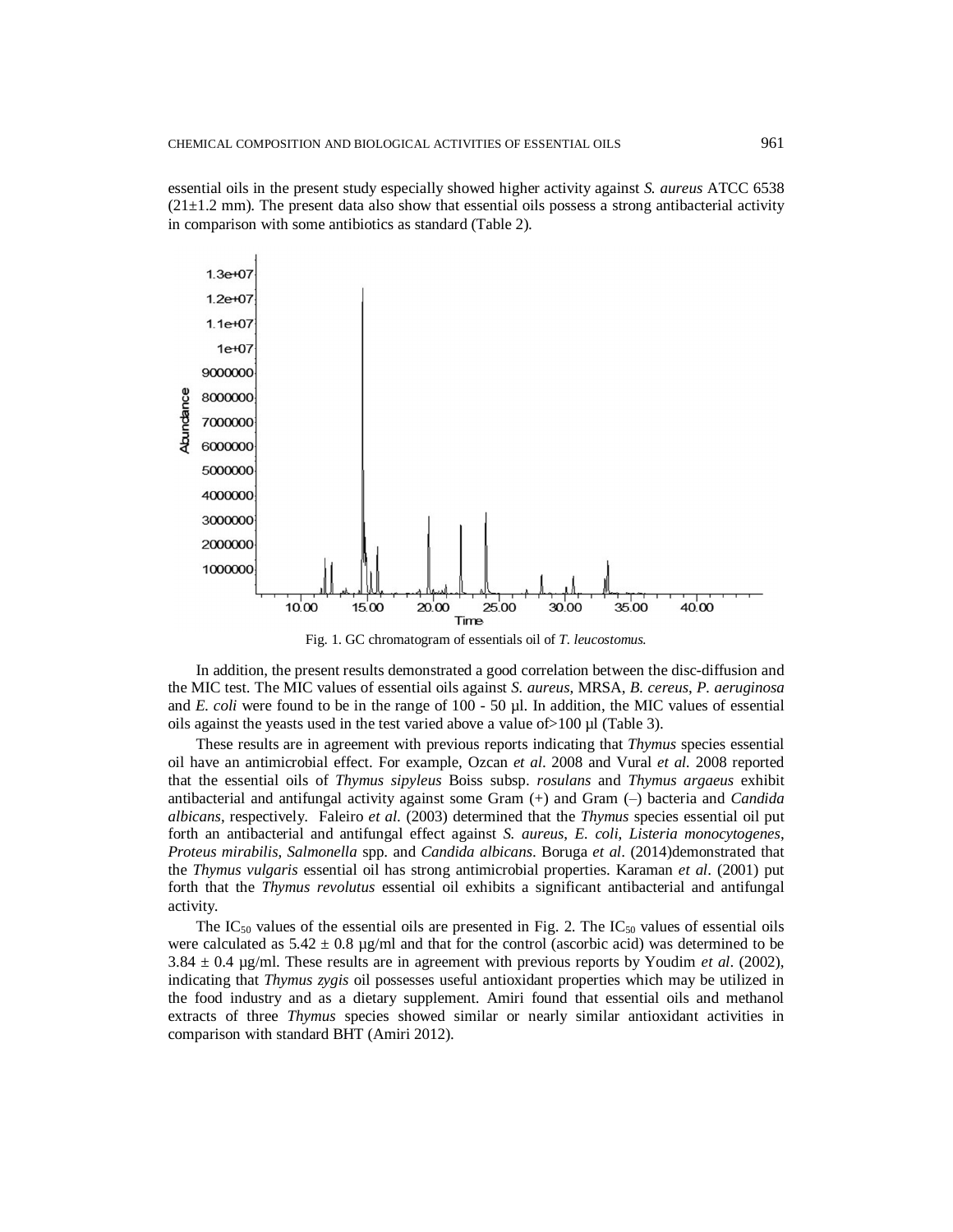| VRE                                                                                                                                                                                                                                                                          | $10 \pm 0.1$                 |  |   | 24 | $\overline{\mathrm{30}}$ |    |        |
|------------------------------------------------------------------------------------------------------------------------------------------------------------------------------------------------------------------------------------------------------------------------------|------------------------------|--|---|----|--------------------------|----|--------|
| S. aureus<br>ATCC<br>6538                                                                                                                                                                                                                                                    | $21 \pm 1.2$                 |  | ទ | 42 |                          | 25 |        |
| B. cereus<br>ATTC7064                                                                                                                                                                                                                                                        | $15 \pm 0.6$                 |  |   |    |                          |    |        |
| <b>MRSA</b>                                                                                                                                                                                                                                                                  | $15 \pm 0.6$                 |  |   |    |                          |    |        |
| E. faecalis<br>ATCC<br>51299                                                                                                                                                                                                                                                 | $\frac{10 \pm 0.3}{\pm 0.3}$ |  |   |    | 34                       |    | $\ast$ |
| E. coli<br>ATCC<br>11293                                                                                                                                                                                                                                                     | $14 \pm 0.2$                 |  |   |    |                          |    |        |
| ATCC 27853<br><sup>2</sup> . aeruginos                                                                                                                                                                                                                                       | $14 \pm 0.7$                 |  |   |    |                          | 26 |        |
| C. parapsilosis<br><b>ATCC 22019</b>                                                                                                                                                                                                                                         | $13 \pm 0.2$                 |  |   |    |                          |    |        |
| Plant C. $k$<br>$k$ ATCC<br>$k$ ATCC<br>$k$ ATCC<br>$k$ ATCC<br>$k$ ATCC<br>$k$ ATCC<br>$k$ ATCC<br>$k$ ATC<br>$k$ ATC<br>$k$ ATC<br>$k$ ATC<br>$k$ ATC<br>$k$ ATC<br>$k$ ATC<br>$k$ ATC<br>$k$ ATC<br>$k$ ATC<br>$k$ ATC<br>$k$ ATC<br>$k$ ATC<br>$k$ ATC<br>$k$ ATC<br>$k$ |                              |  |   |    |                          |    |        |
|                                                                                                                                                                                                                                                                              |                              |  |   |    |                          |    |        |

Table 2. Inhibition zones (mm) of the T. leucostomus essential oil extracts against tested microorganisms using disc diffusion method.

-No effect, \*Not tested, Antibiotic susceptibility discs including bacitracin (0.04 U), ceftazidime (30 µg), imipenem (10 µg), novobiocin (5 µg), polymyxin B (300 U), tetracycline (30 µg), ampicillin (10 µg) and cyclohexi

| $\ddot{\phantom{a}}$<br>$\overline{a}$                                                                                                                               |
|----------------------------------------------------------------------------------------------------------------------------------------------------------------------|
|                                                                                                                                                                      |
|                                                                                                                                                                      |
|                                                                                                                                                                      |
|                                                                                                                                                                      |
|                                                                                                                                                                      |
|                                                                                                                                                                      |
|                                                                                                                                                                      |
|                                                                                                                                                                      |
| ֖֖֖֚֚֚֚֚֚֬֝                                                                                                                                                          |
| ׇ֚֚֕֡                                                                                                                                                                |
| $\overline{a}$                                                                                                                                                       |
|                                                                                                                                                                      |
|                                                                                                                                                                      |
|                                                                                                                                                                      |
| $\overline{a}$                                                                                                                                                       |
|                                                                                                                                                                      |
|                                                                                                                                                                      |
|                                                                                                                                                                      |
| ֘֒                                                                                                                                                                   |
| $\overline{a}$                                                                                                                                                       |
|                                                                                                                                                                      |
| $\begin{array}{c} \begin{array}{c} \begin{array}{c} \begin{array}{c} \end{array} \\ \end{array} \\ \begin{array}{c} \end{array} \end{array} \end{array} \end{array}$ |
|                                                                                                                                                                      |
| $\overline{a}$                                                                                                                                                       |
|                                                                                                                                                                      |
|                                                                                                                                                                      |
|                                                                                                                                                                      |
|                                                                                                                                                                      |
|                                                                                                                                                                      |
|                                                                                                                                                                      |
|                                                                                                                                                                      |
|                                                                                                                                                                      |
| ֖֖ׅׅ֖֧֖֧֧֧֧֧֧֧֧֧֧֪ׅ֖֧֧֧֧֪ׅ֧֛֚֚֚֚֚֚֚֚֚֚֚֚֚֚֚֚֚֚֚֚֚֚֚֬֕֕֕֓֡֡֬֝֬֡֝֬֝֬֓֞֬֝֓֞֬֝֬֝֬֝֬֞֝֬֝֬֞֬֝֬֞֝֬֝֬֝֬֝֬                                                                    |
| $\overline{1}$                                                                                                                                                       |
| $\overline{a}$                                                                                                                                                       |
|                                                                                                                                                                      |
|                                                                                                                                                                      |
| ì                                                                                                                                                                    |
|                                                                                                                                                                      |
|                                                                                                                                                                      |
|                                                                                                                                                                      |
|                                                                                                                                                                      |
|                                                                                                                                                                      |
|                                                                                                                                                                      |
| I                                                                                                                                                                    |
|                                                                                                                                                                      |
| $\ddot{\phantom{a}}$                                                                                                                                                 |
| $\frac{1}{2}$                                                                                                                                                        |
|                                                                                                                                                                      |
|                                                                                                                                                                      |
|                                                                                                                                                                      |
|                                                                                                                                                                      |
|                                                                                                                                                                      |
|                                                                                                                                                                      |
|                                                                                                                                                                      |
|                                                                                                                                                                      |
|                                                                                                                                                                      |
|                                                                                                                                                                      |
|                                                                                                                                                                      |
|                                                                                                                                                                      |
| ł                                                                                                                                                                    |

| MRSA<br>E. faecalis<br>ATCC 51299 | E. coli | ATCC 27853<br>P. aeruginosa | ATCC 11293<br>arapsilosisATC<br>g<br>C. krusei AT<br>6258 |
|-----------------------------------|---------|-----------------------------|-----------------------------------------------------------|
|                                   |         |                             |                                                           |

-No effect.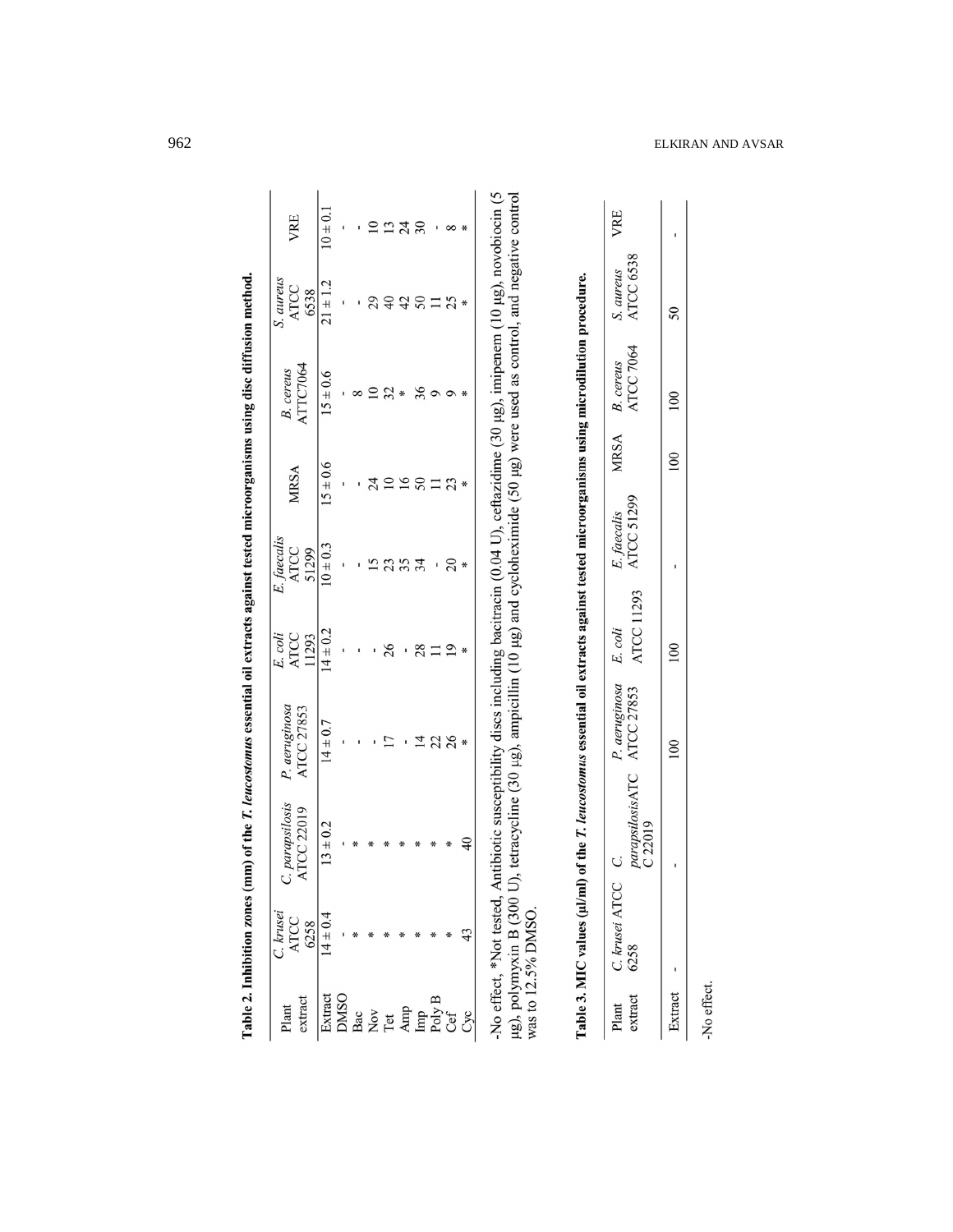

Fig. 2. Antioxidant activity (IC<sub>50</sub> value) of the extract of *T. leucostomus*.

In conclusion, the findings indicate that the *Thymus* genus has considerable variations in essential oil composition and this study demonstrates the occurrence of o-cymene, carvacrol, thymol methyl ether and limonene of *leucostomus* in the northern part of Turkey. In addition, this study also indicates that the essential oils of *T. leucostomus* have a potential with regard to antimicrobial, antifungal and antioxidant activities. It has also been determined as a result of the examination of the compositions of the essential oils of *T. leucostomus* samples that they can be used as raw material for medicinal, pharmaceutical purposes, cosmetics industries and as natural products.

### **Acknowledgments**

This work was supported by Sinop University Scientific Research Projects Coordination Unit. Project Number: 1901-14-05, 2015.

### **References**

- Amiri H 2012. Essential oils composition and antioxidant properties of three *Thymus* species. Evid-based. Compl. Alt. Med. **2012**:1-8.
- Ballester-Costa C, Sendra E, Fernandez-Lopez J, Perez-Alvarez JA and Viuda-Martos M 2013. Chemical composition and *in vitro* antibacterial properties of essential oils of four *Thymus* species from organic growth. Ind. Crops. Prod. **50**: 304-11.
- Baser KHC 2002. Aromatic biodiversity among the flowering plant taxa of Turkey. Pure Appl. Chem. **74**: 527-545.
- Bauer AW, Kirby WMM and Sherris JC 1966. Antibiotic susceptibility testing by a standardized single disk method. Am. J. Clin. Pathol. **45**: 493-496.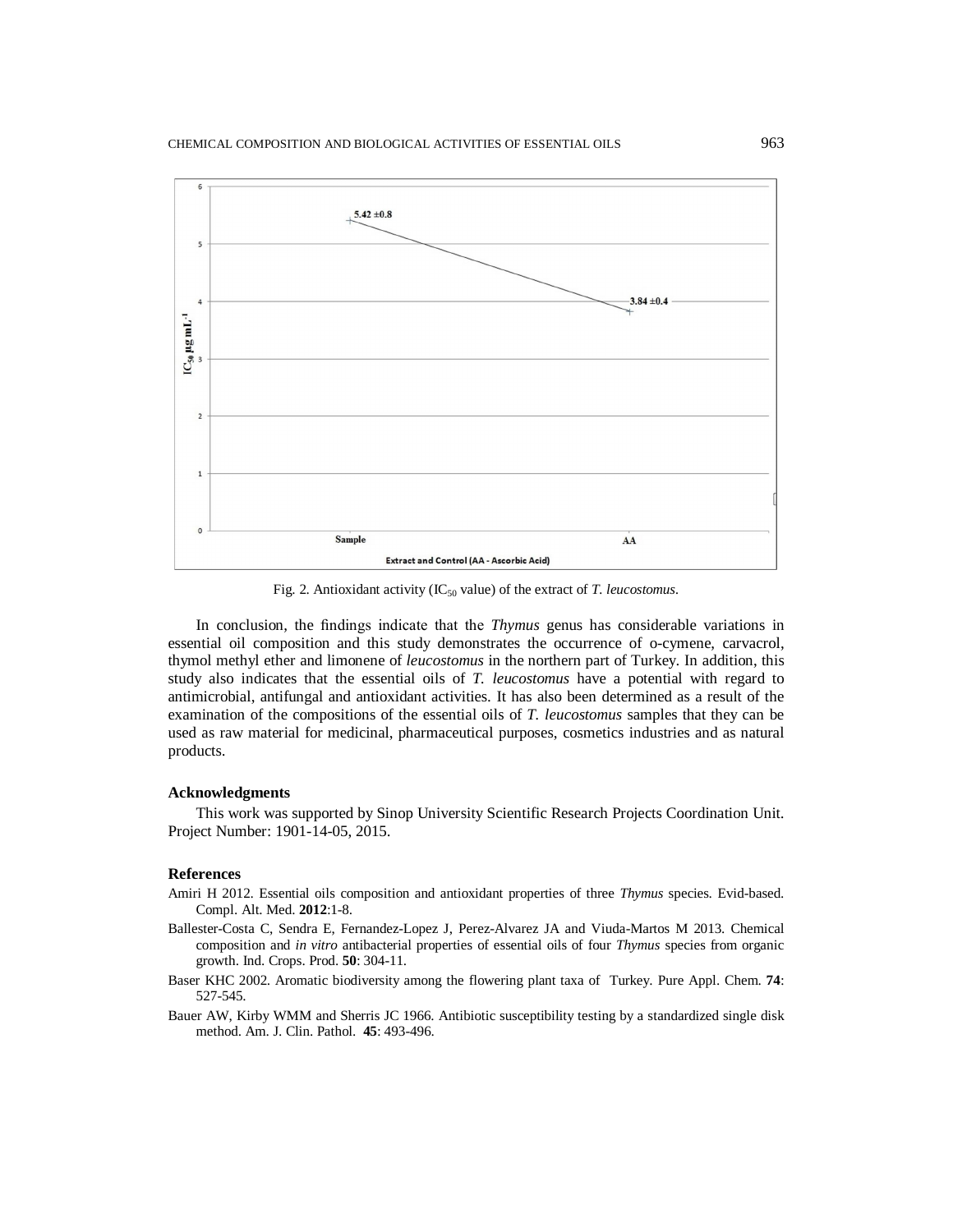- Berber İ, Avsar C, Çine N, Bozkurt N and Elmas E 2013. Determination of antibacterial and antifungal activities of methanolic extracts of some plants growing in Sinop. Karaelmas Science and Engineering Journal **3**: 10-6.
- Blois MS 1958. Antioxidant determinations by the use of a stable free radical. Nature **181**: 1199-1200.
- Boruga O, Jianu C, Miscă C, Goleţ I, Gruia AT and Horhat FG 2014. *Thymus vulgaris* essential oil: chemical composition and antimicrobial activity. J. Med. Life **7**: 56.
- Carrasco A, Tomas V, Tudelaa J and Miguel MG 2016. Comparative study of GC-MS characterization, antioxidant activity and hyaluronidase inhibition of different species of *Lavandula* and *Thymus* essential oils. Flavour. Fragr. J. **31**: 57-69.
- Davis PH 1982. Flora of Turkey and the East Aegean Islands. Univ. Press, Edinburgh **7**: 373.
- Elkiran O, Akbaba E, Bagci E 2018. Constituents of essential oils from leaves and seeds of *Laurus nobilis* L.: A chemotaxonomic approach. Bangladesh J. Bot. **47**: 893-901.
- Elkiran O, Avsar C 2020. Chemical composition and biological activities of the essential oil from the leaves of *Vaccinium myrtillus* L. Bangladesh J. Bot. **49**: 91-96.
- Faleiro ML, Miguel MG, Ladeiro F, Venancio F, Tavares R, Brito JC and Pedro LG 2003. Antimicrobial activity of essential oils isolated from Portuguese endemic species of *Thymus*. Lett. Appl. Microbiol. **36**: 35-40.
- Franz C 1993. Genetics. *In:* Volatile oil crops: their biology, biochemistry and production. Hay RKM, Waterman PG (Eds), Longman Scientific & Technical, Harlow. 63-96.
- Harley RM, Atkins S, Budantsev AL, Cantino PD, Conn BJ, Grayer R, Harley MM, Kok R, Krestovskaja T, Morales R, Paton AJ, Ryding O and Upson T 2004. Labiatae, *In:* Kadereit JW (Ed.). The families and genera of vascular plants. Vol.VII, Lamiales. Berlin. Springer 167-282.
- Karaman S, Digrak M, Ravid U and Ilcim A 2001. Antibacterial and antifungal activity of the essential oils of *Thymus revolutus* Celak from Turkey. J. Ethnopharmacol. **76**: 183-186.
- Kazemi M and Rostami H 2015. Chemical composition and biological activities of Iranian *Achillea wilhelmsii* L. essential oil: A high effectiveness against *Candida* spp. and *Escherichia strains*. Nat. Prod. Res. **29**: 286-289.
- Khadir A, Sobeh M, Gad AH, Benbelaid F, Bendahou M, Peixoto H, Sporer F, Ashour ML and Wink M 2016. Chemical composition and biological activity of the essential oil from *Thymus lanceolatus*. Z. Naturforsch. **71**: 155-163.
- Kumar LS, Prasad KS and Revanasiddappa HB 2011. Synthesis, characterization, antioxidant, antimicrobial, DNA binding and cleavage studies of mononuclear Cu (II) and Co (II) complexes of 3-hydroxy-N'-(2 hydroxybenzylidene)-2-naphthohydrazide. Eur. J. Clin. Chem. **2**: 394-403.
- Lemos MF, Lemos MF, Pacheco HP, Guimaraes AC, Fronza M, Endringer DC and Scherer R 2017.Seasonal variation affects the composition and antibacterial and antioxidant activities of *Thymus vulgaris*. Ind. Crop. Prod. **95**: 543-548.
- Loziene K and Venskutonis PR 2005. Influence of environmental and genetic factors on the stability of essential oil composition of *Thymus pulegioides*. Biochem. Syst. Ecol. **33**: 517-525.
- Mancini E, Senatore F, Monte DD, Martino LD, Grulova D, Scognamiglio M, Snoussi M and Feo VD 2015. Studies on chemical composition, antimicrobial and antioxidant activities of five *Thymus vulgaris* L. essential oils. Molecules **20**: 12016-12028.
- Njume C, Afolayan AJ and Ndip RN 2009. An Overview of Antimicrobial Resistance and The Future of Medicinal plants in the treatment of *Helicobacter pylori* infections. Afr. J. Pharm. Pharmacol. **3**: 685- 699.
- Ozcan S, Toprak G, Torun C and Vural C 2008. *Thymus sipyleus*Boiss. subsp. *rosulans* (Borbas) J. jalas' ın organik ekstrakt ve uçucuyağlarının antimikrobiyal aktivitesi. BiyolojiBilimleri Aras Derg. **1**: 17-22.
- Öztürk N 2015. Phenolic composition and antioxidant activity of thedifferent extracts from *Thymus longicaulis* C Presl. subsp. *longicaulis* var. *longicaulis* and *T. longicaulis* C. Presl. subsp. *longicaulis* var. *subisophyllus* growing in Turkey. Pak. J. Pharm. Sci. **28**: 465-472.